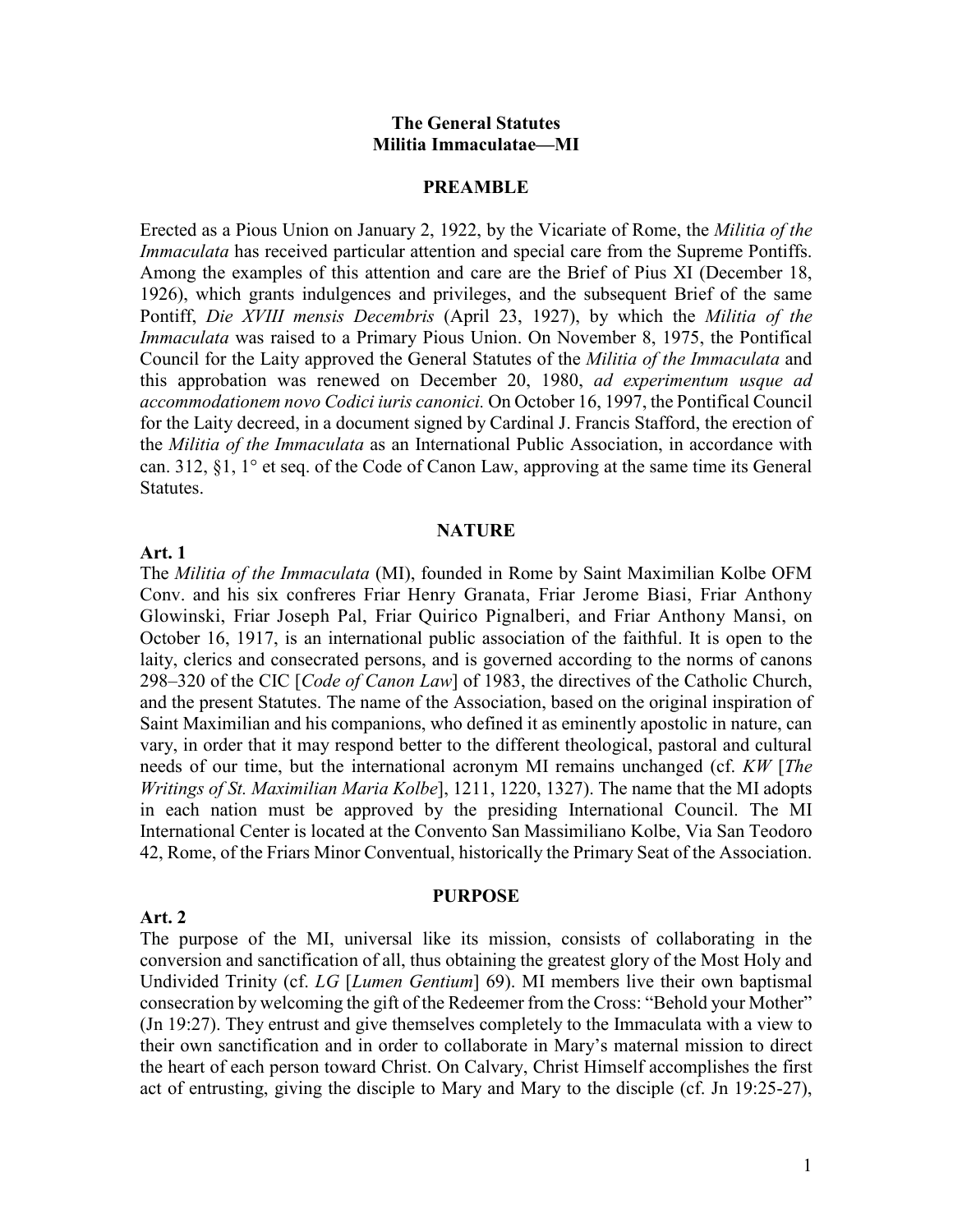and thus the life of the disciple, from that moment, is characterized by her maternal presence (cf. *RM* [*Redemptoris Mater*] 45). One of the ways in which the special entrusting of a person to the Mother of Christ has been practiced and expressed within the history of the Church is that of Saint Maximilian Kolbe. He lived that vital, dynamic relationship with Mary in a unique way, understood as becoming "*changed* into her, transubstantiated into her" (*KW* 508), in order to reach a more perfect union with Christ and in order to point Him out to all people, as she did (cf. Jn 2:5).

#### **Art. 3**

The giving of oneself completely to the Immaculata in the spirit of the MI is a conscious and dynamic commitment to live the following of Christ after the example of Mary, to grow in faith, hope and charity in such a way as to put oneself at the service of His salvific mission.

#### **SPIRITUALITY**

#### **Art. 4**

The MI is an association in which the members, along with Saint Maximilian, contemplate in Mary Immaculate the unspoiled beauty with which the Father has thought of us, in Christ, since the beginning of the world, when He chose us to be holy and blameless in his sight, to be full of love (cf. Eph 1:3-14). Mary is that new creature fashioned by the Spirit (cf. *LG* 56), "full of grace" (Lk 1:28) in view of her mission as Mother of the Son of God. She is the beginning of our Redemption, the anticipated fruit of Christ's Passion, Death and Resurrection, resplendent with the beauty of the Risen One before the pilgrim Church (cf. *LG* 68). The members of the MI, seeing in her the firstfruits of God's gifts to humanity, and considering how in her earthly life she advanced in her pilgrimage of faith, following her Son with complete dedication from the Annunciation unto the Cross (cf. *LG* 58), recognize in her the exemplar of sanctity that inspires their own following of Christ.

#### **Art. 5**

Recognizing in the Immaculata the perfect disciple of the Lord, the paragon of the believer, MI members take up the invitation of Saint Maximilian to "become her" by following an itinerary by which they can make their own the Virgin's dispositions in her relationship with God and others. Thus, after the example of Mary, the attentive Virgin, the Virgin in prayer, the Virgin-Mother, the Virgin presenting offerings (cf. *MC* [*Marialis Cultus*] 17– 20), they will strive to practice:

—listening to the Word of God;

—liturgical and personal prayer;

—charity toward everyone;

—offering their own being, in order to collaborate with Christ in the salvation of the world.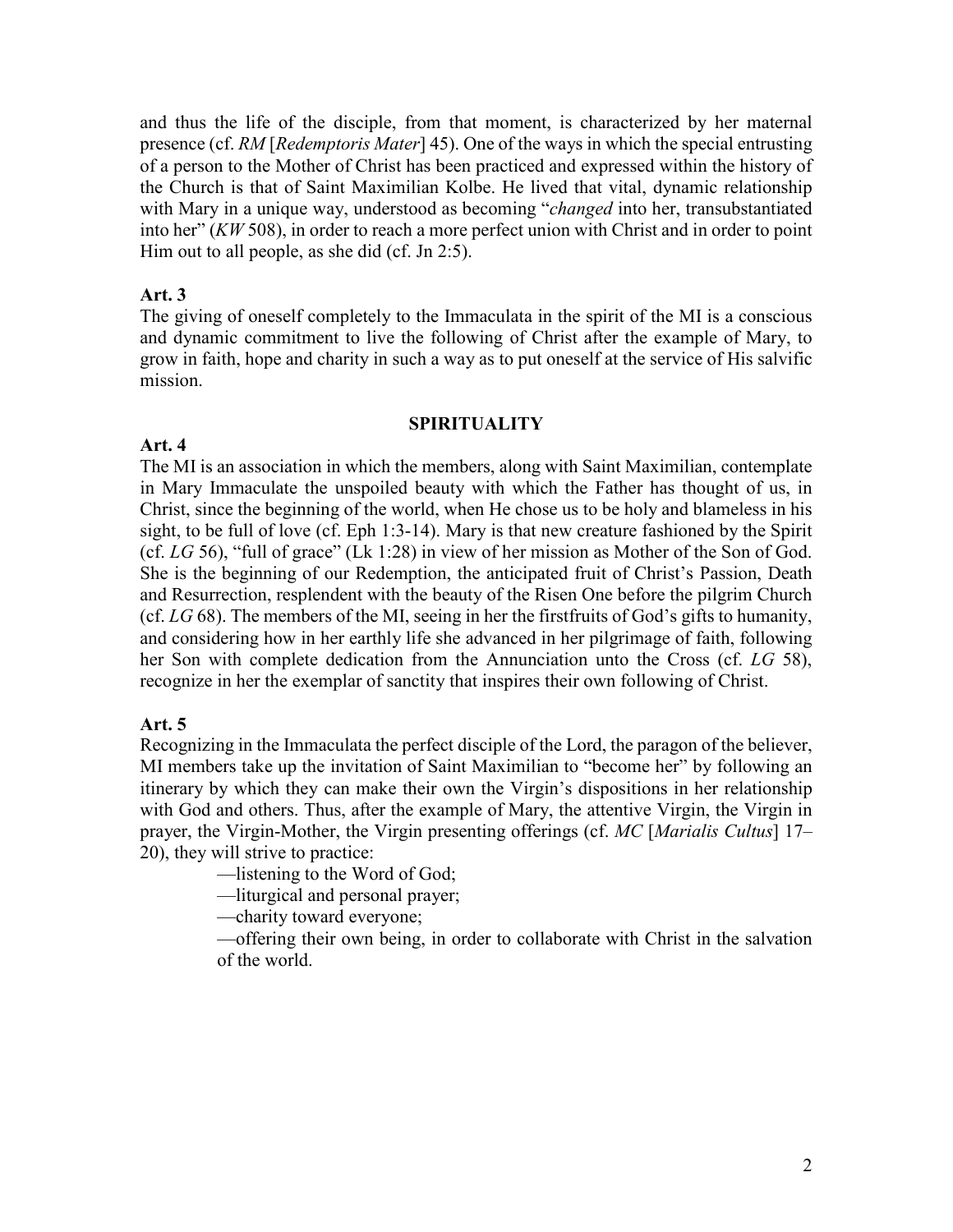#### **Art. 6**

**Art. 7** 

The MI affirms the preeminence of the interior life, according to a principle dear to Saint Maximilian: "First of all, be dedicated completely to your own spiritual life, so that you may give yourself completely to all . . . by way of overabundance" (cf. *KW* 971, 980). MI members renew daily their own offering to the Immaculata and the ejaculatory prayer: "O Mary, conceived without sin, pray for us who have recourse to you, and for all those who do not have recourse to you, especially the enemies of holy Church, and all those recommended to you," together with the intentions suggested monthly by the International Center. As a sign of their own belonging to the MI, members wear with faith the *Miraculous Medal* (cf. *KW* 21).

#### **FORMATION**

The members of the MI are called to be responsible for their own spiritual formation in accord with the purpose of the Association. The MI International Center will provide annual general guidelines for the formation of members, with special attention to new developments in Mariology, the deepening of the spirituality proper to the Association and the missionary dimension that characterizes it. For their part, MI members will nourish their formation, both personal and communal, drawing on the riches of Saint Maximilian's writings and life, on the Magisterium of the Church, and on the various initiatives proposed by the Association. In its attention to the Church's pilgrim journey, the MI promotes initiatives at the national and international levels for the formation and preparation of leaders, in order to sustain them in the task of transmitting the ideal of the MI in the present time, in ways appropriate for the various categories of persons and diverse cultures.

#### **MISSION**

#### **Art. 8**

The MI was defined by Father Kolbe as "a global vision of Catholic life in a new form, consisting in the bond with the Immaculata, our universal Mediatrix before Jesus" (*KW* 1220). In fact, the MI aims to promote the extension of the Reign of Christ in the world through the action of the Immaculata, encouraging all Christians to unite themselves to the Immaculate Heart of Mary and to place themselves at her service in the mission that she has as Mother of the Church.

#### **Art. 9**

The members of the MI make the mission of the Church their own: "to carry forth the Gospel of Christ, the source of hope for humanity and the renewal of society" (*ChL* [*Christifideles Laici*] 29). The specific feature of the MI consists in living this mission in the hands of Mary and after her example. Indeed, it was she who first welcomed Christ into her womb, who carried Him to the house of Elizabeth, gave Him to the world, showed Him to the Magi, pointed Him out in Cana as the Word of truth and life. It was she who, at the foot of the Cross, accepted from Him the mission of being our Mother, and in the Upper Room gave witness to Him before the first community born out of His Passion, Death and Resurrection.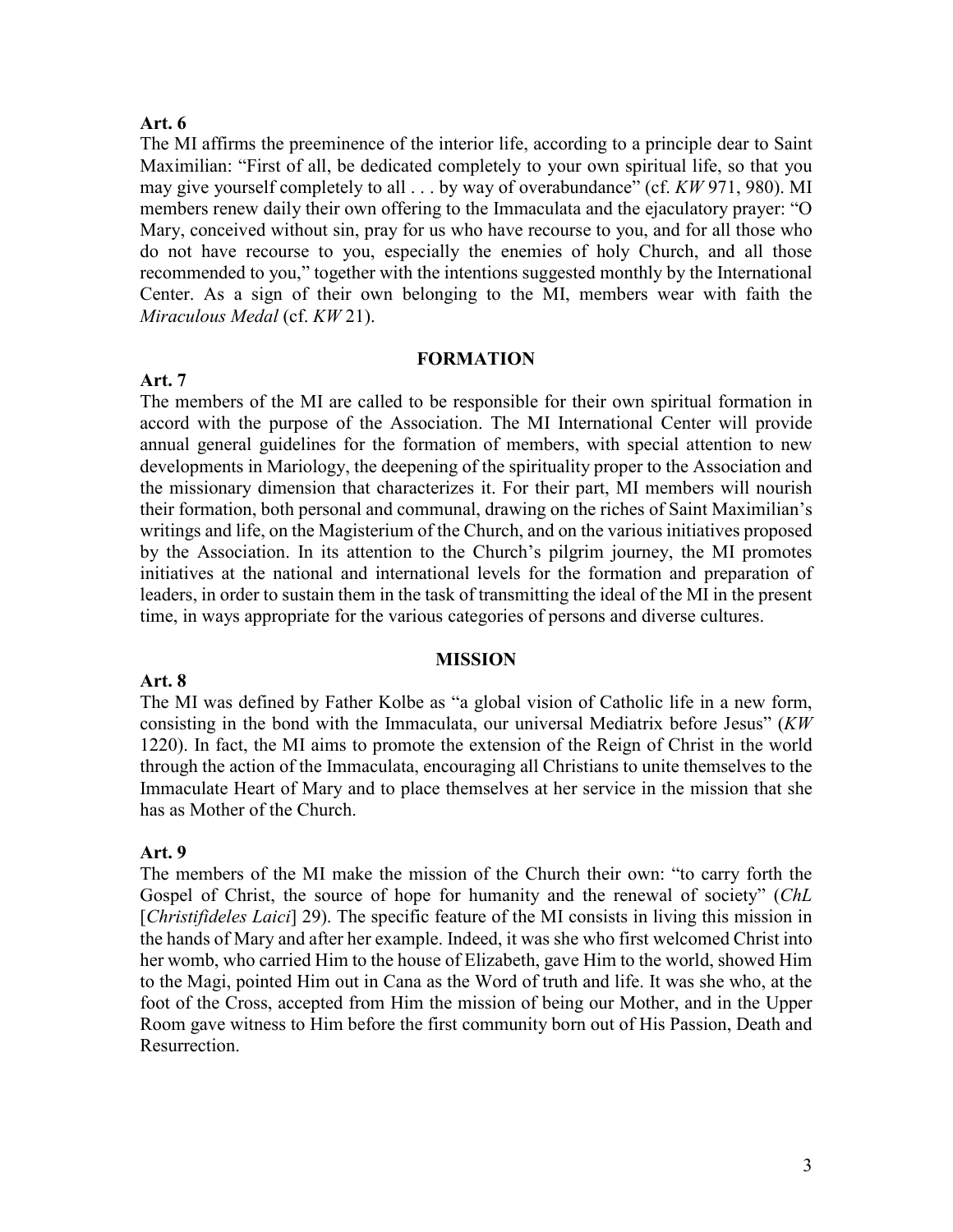## **Art. 10**

There are three fronts of action for the members of the Militia of the Immaculata: oneself, one's surroundings, the world. Indeed, the person who chooses to belong to the MI:

1. Begins his/her mission by conversion and personal sanctification; the evangelization of oneself being, in fact, the starting point of one's mission;

2. Discerns then in family, in neighbors, in the field of his/her work and free time, the providential terrain to evangelize by the witness of charity, by word at opportune times while respecting the liberty of others;

3. Widens his/her mission to embrace every person and the entire world.

# **Art. 11**

MI members live their mission above all by witness in their ordinary activities and in the various sectors of social activity in which they are immersed, permeating with an evangelical spirit every human reality (cf. *KW* 92). In every environment in which they live and work, they are called to promote the protection of life from conception to natural death, to offer themselves in service to the integral dignity of the person, and to set forth the values of fraternity, justice and solidarity.

# **Art. 12**

Always and everywhere, all members of the MI are aware of being missionaries. They are such in the measure in which they live their union with Christ the Redeemer after the example of Mary. In recognizing that the true missionary is one committed to the way of holiness, they give primacy of place to the evangelical means of prayer, sacrifice and the witness of their life (cf. *RMi* [*Redemptoris Missio*] 90). They also take it upon themselves to distribute the *Miraculous Medal*, which Father Kolbe strongly recommended as a sign of Mary's maternal concern for each human being.

## **Art. 13**

The members of the MI avail themselves of the means that Father Kolbe used with prophetic and Franciscan spirit, thereby becoming apostles "of the pen, the microphone, the screen, or whatever other means" (*KW* 382).

They collaborate in the mission of evangelization of the local communities in which they live, in particular:

1. Through the proclamation of the Word of God: catechesis; traveling missions; programs for spiritual formation; initiatives for keeping up to date in Mariology and Marian pastoral care;

2. Through the human promotion, paying particular attention to emerging needs of the area; 3. Through preferential care for young people and families;

4. Through the use of mass media (publishing activity, radio and television, electronic technologies, etc.).

## **Art. 14**

In its mission the Association collaborates with the Order of Friars Minor Conventual, with Institutes of consecrated life as well as other actualities of Kolbean inspiration.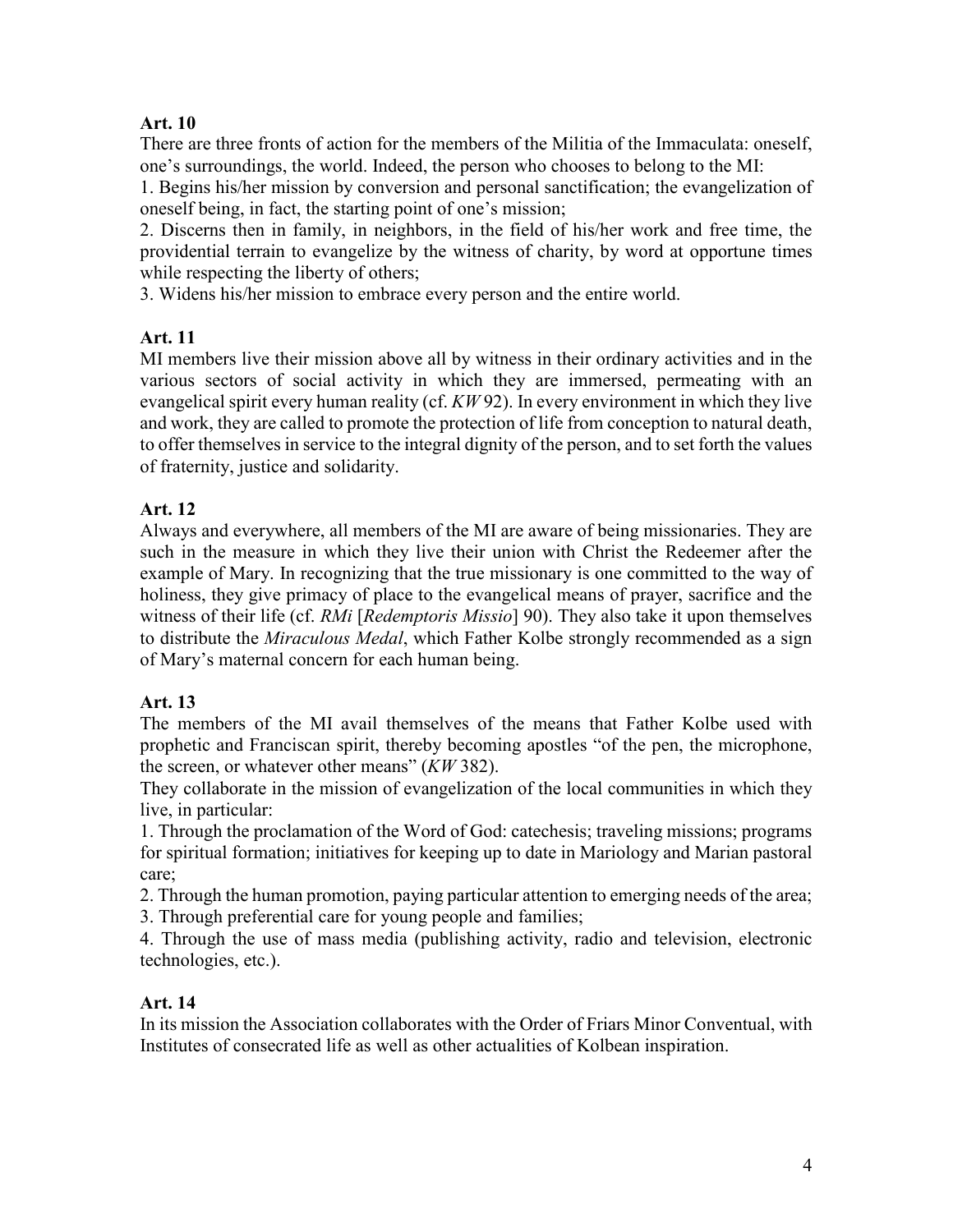#### **CONDITIONS OF MEMBERSHIP IN THE ASSOCIATION**

#### **Art. 15**

MI members are to be baptized members of the Catholic Church and have reached the age of maturity. To belong to the MI it is essential to give oneself completely to the Immaculata: body and soul, human abilities and spiritual gifts. One may enroll in the MI after sufficient preparation, the recitation of the act of consecration and receipt of the Miraculous Medal. The enrollment is celebrated following the ways of the locality. The name of the new member is inscribed in the register of the Association at a Local Center or a juridically erected National Center. A member of the MI who wishes to voluntarily relinquish his/her membership in the Association must provide written notice to the National President, after having consulted with the National Assistant. A member of the MI may legitimately be expelled from the Association for serious incompatibility with the life and work of the Association, but while safeguarding the right of the member in question to offer arguments in his/her own defense.

## **Art. 16**

Following the directives of Father Kolbe, in the MI the entrustment/consecration can be lived out in a total and unconditional way:

1. Individually and spontaneously, according to the *original program* drafted by the founder himself: "1. Total offering of oneself to the B.V.M. Immaculate, placing oneself as an instrument in her immaculate hands. 2. Wear the Miraculous Medal" (*KW* 21). This is the MI/1.

2. In an associative form, constituting themselves as groups to achieve together the formative and apostolic purposes of the Association.

This is the MI/2.

3. In bodies that are legitimately autonomous from the government of the Association, and that are devoted exclusively to the cause of the MI.

This is the MI/3.

It is possible, for pastoral reasons, to render the term "entrustment" as "consecration" whenever the latter is found more suitable in the countries in which it is used.

# **Art. 17**

The Association directs particular attention to young people. Every National Center is to do everything possible to promote the *MI Youth Movement* (MI Youth and Young Adults) as an area of the apostolate of the Association. For this purpose, the MI will produce specific formation resources.

## **Art. 18**

Persons who suffer ("Knights at the Foot of the Cross") constitute a significant presence in the MI and therefore are an important area of MI apostolate. Their consecration to the Immaculata, by offering up their own sufferings, makes the entire Association a participant in the redemptive mystery of Christ and renews its missionary thrust.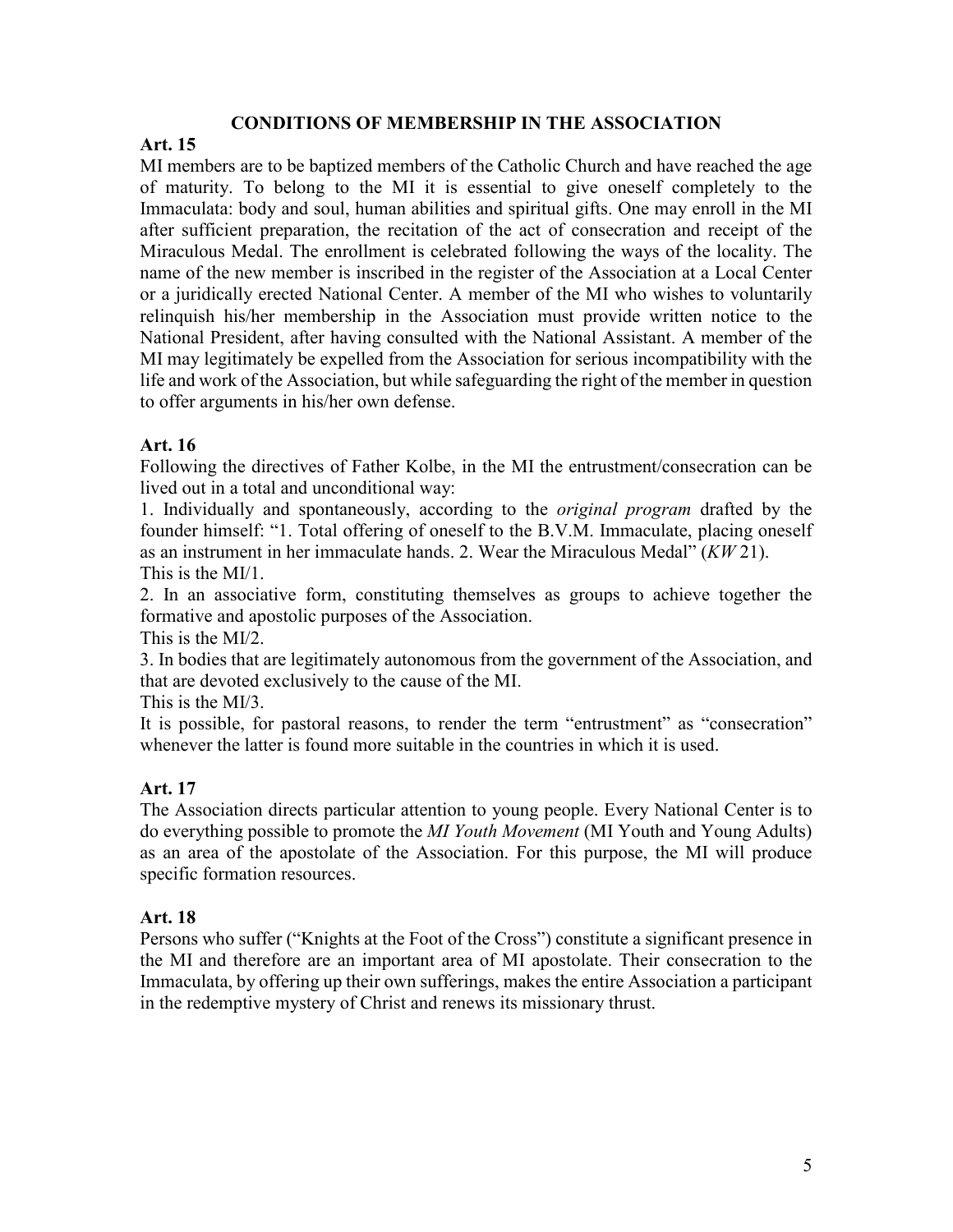## **GOVERNMENT OF THE MI**

# **Art. 19**

The Association includes the following structures:

- The International Center
- National Centers
- Regional Centers
- Local Centers.

# **Art. 20**

The International Center carries out the governing and coordinating of the Association worldwide. Its task is to see that Father Kolbe's ideal and spirituality are strengthened and developed through in-depth studies and new projects, keeping pace with the Church's journey.

# **Art. 21**

The International Center is made up of:

- The President (priest, religious, or lay man or woman)
- The Presidential Council (composed of five people)
- The Assistant (a solemnly professed friar of the Friars Minor Conventual).

The National Centers are structured in a like manner.

# **Art. 22**

The government of the Association consists of:

- The International President
- The Presidential Council
- The General Assembly

• The Board of Auditors, which is the administrative oversight body, comprised of three people.

# **Art. 23**

The International President is the legal representative of the Association. It is his/her responsibility to:

- 1. Convoke and preside over the Presidential Council twice a year;
- 2. Convene and preside over the General Assembly every six years;
- 3. Administer the goods of the Association;
- 4. Establish National Centers, with the deliberative vote of the Presidential Council;
- 5. Coordinate, with the Presidential Council, the work of the National Centers;
- 6. Represent the MI before agencies of the Apostolic See;

7. Promote, with the Presidential Council, meetings, study conferences, and participation in activities promoted by other institutions, bringing, where it is useful and opportune, the contribution of the charism of the MI;

8. Engage, with the Presidential Council, those responsible on the national level in the realization of the official program of the Association;

9. Resolve, with the advice of the Presidential Council, conflicts that may occur within the Association.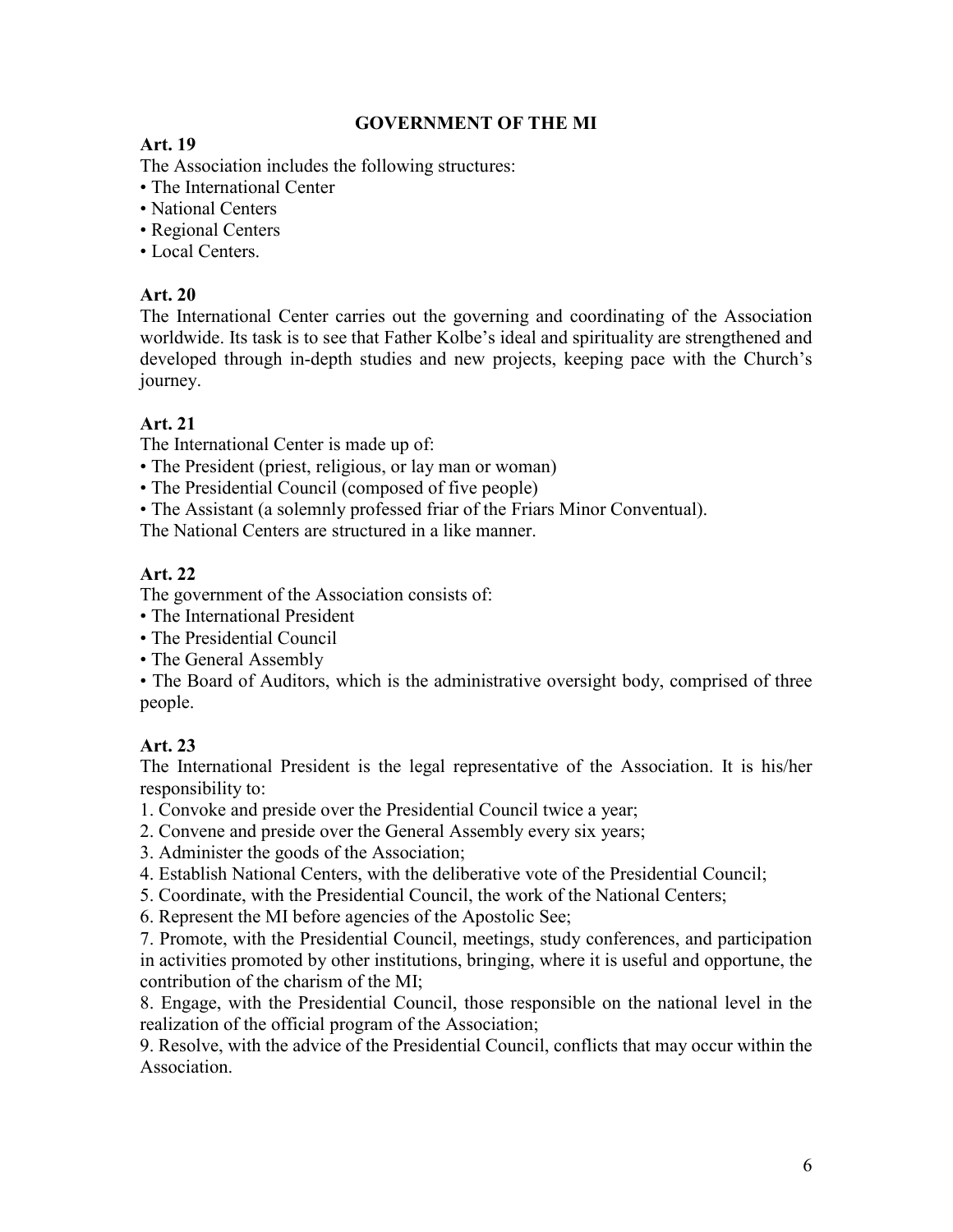The International President, in the fulfillment of his/her duties, works in active collaboration with the International Assistant.

## **Art. 24**

It is the task of the International President to present every year to the Pontifical Council for the Laity a written report on the activity of the Association and its administrative operation, in accordance with the provisions of canon 319 of the Code of Canon Law and as approved by the Presidential Council.

## **THE INTERNATIONAL PRESIDENTIAL COUNCIL**

#### **Art. 25**

The International Presidential Council is made up of:

- The President
- The Vice President
- The Secretary
- Three Councilors
- The International Assistant.

#### **TERM OF OFFICE**

## **Art. 26**

The mandates or terms of office at the international level last for six years and are renewable for a second term, but not beyond that.

## **RESPONSIBILITIES OF THE PRESIDENTIAL COUNCIL**

## **Art. 27**

It is the responsibility of the Presidential Council to:

1. Propose, examine and approve projects and activities according to the purposes of the MI;

2. Discuss and examine the report of the International President and the budget and balance sheet presented by the Treasurer;

3. Approve by deliberative vote the erection of National Centers;

4. On the instruction of the President, prepare the list of three nominees for the Board of Auditors to be presented for election by the General Assembly;

5. Approve the annual balance sheet and budget of the International Center and give its consent to extraordinary acts regarding its patrimony;

6. On the proposal of the President, appoint the Editor of *Miles Immaculatae*, the official voice of the Association.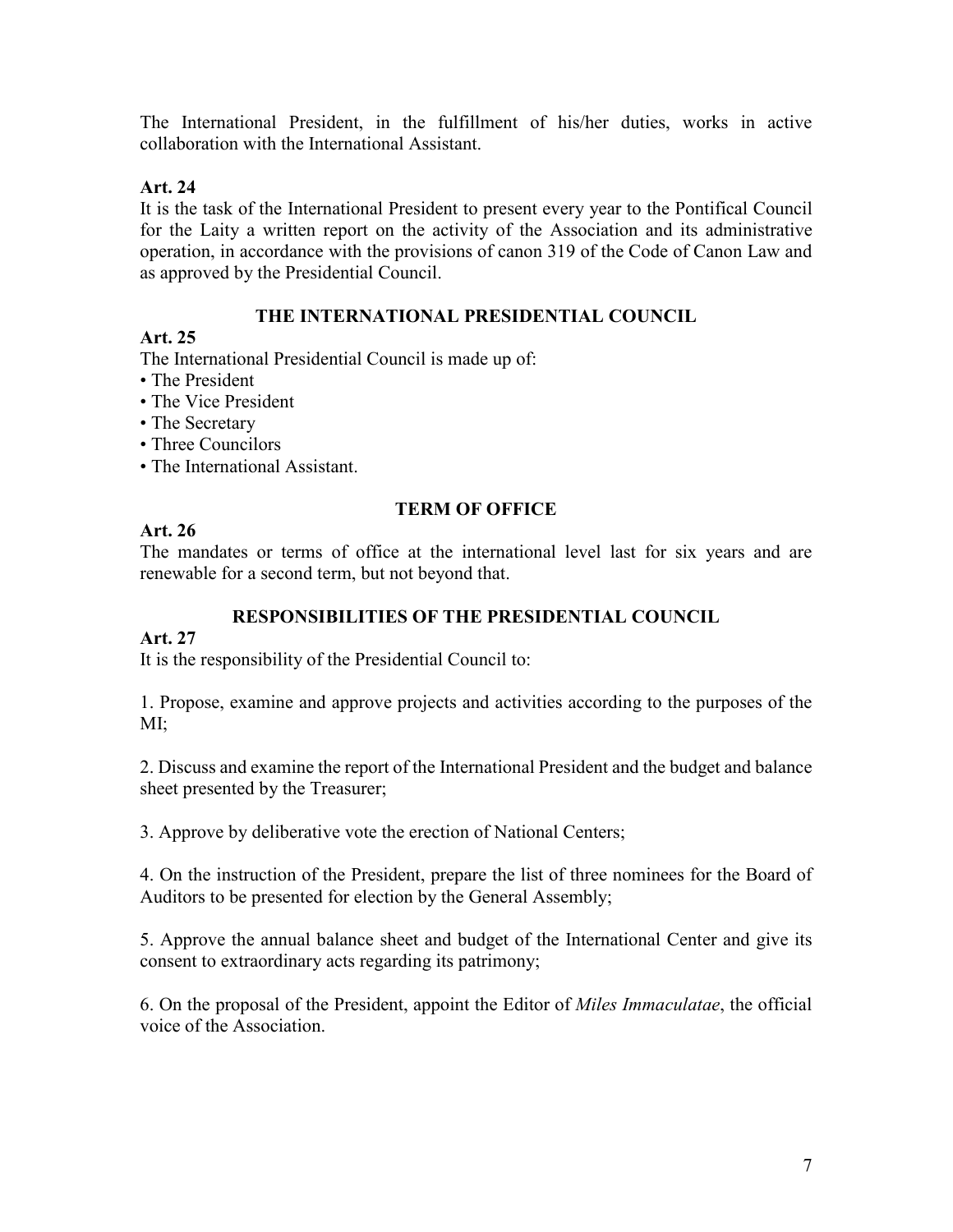#### **THE GENERAL ASSEMBLY**

## **Art. 28**

Given the universality of the Association, the General Assembly of members is constituted in a representative manner by:

- The International President
- The Presidential Council
- The International Assistant
- The National Presidents
- The National Assistants
- The delegates of the MI Youth Movement

• The delegates of the individual nations, the number of which is established by the Presidential Council.

#### **ELECTIONS**

## **Art. 29**

All elections must be conducted by secret ballot. For first and second terms of office, an absolute majority is required for the election to be valid. It is within the competence of the General Assembly to:

1. Elect, according to the norms of Canon Law, the President—who may be a priest, a religious, or a lay man or woman—and the members of the Presidential Council;

2. Elect the Board of Auditors, composed of three members;

3. Discuss and approve the report of the International President;

4. Approve the balance sheet and budget of the International Center;

5. Examine and evaluate the proposals of the Presidential Council and of the members in view of the growth of the MI worldwide, keeping in mind the administrative aspect of these proposals;

6. Examine the reports of the National Centers;

7. Deliver its opinion with a two-thirds majority vote on the dissolution of the Association.

The election of a priest or religious to the office of President or Council member must be confirmed by the competent major superior.

When an office falls vacant for whatever reason, an election should be held as soon as possible, and no later than three canonical months after. If the General Assembly is not in session, the members of the Presidential Council may elect a new member. If the office of President is vacant, the Vice President assumes the position until the next elective Assembly.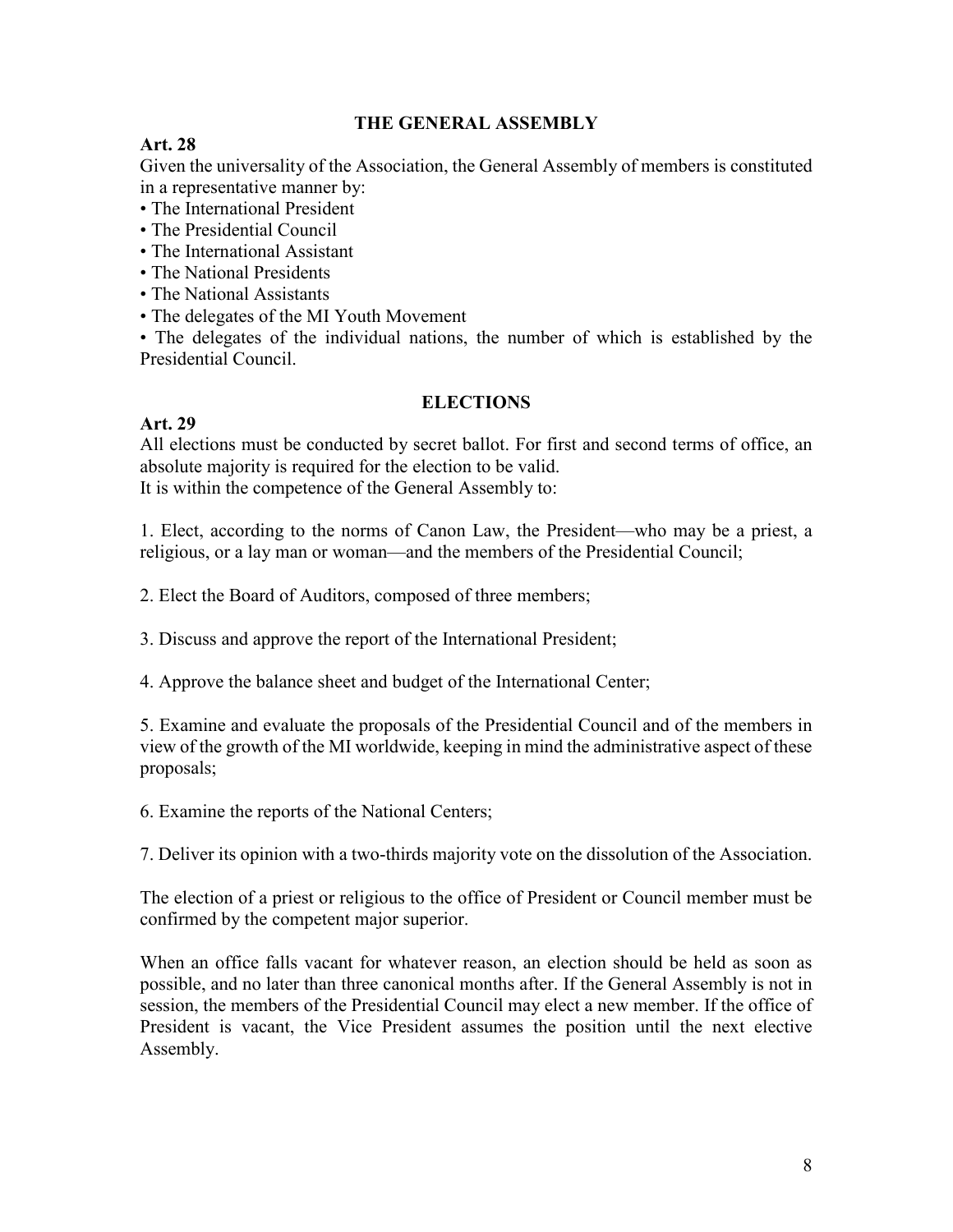#### **Art. 30**

The International Assistant is the Minister General of the Order of Friars Minor Conventual.

The International Assistant serves as spiritual guide of the Association. In the fulfillment of his duties, he works in active collaboration with the International President. He is a member of the Presidential Council with no voting rights.

The International Assistant may delegate the performance of his functions to a solemnly professed friar of the Friars Minor Conventual.

#### **Art. 31**

The principal tasks of the International Assistant are to:

1. Guarantee the accurate interpretation of the charism;

2. Maintain the historical link between the Association and the Order of the Friars Minor Conventual, in which Saint Maximilian and the other founding friars professed their vows;

3. Provide guidance through clarifications regarding the doctrinal principles that must inform the various actions of the Presidential Council;

4. Foster within the Presidential Council an atmosphere of prayer, that it may animate all the Council's apostolic activity;

5. Appoint the National Assistants;

6. Convoke and preside over the Conference of National Assistants, the body that has the responsibility to coordinate the action and formation of National Assistants worldwide;

7. Provide for and encourage the formation of the National Assistants through conferences organized *ad hoc*;

8. Present a written report, approved by the MI International Presidential Council, to the General Chapter of the Friars Minor Conventual in accord with the General Statutes of the Order (117, §1).

#### **FINANCES**

#### **Art. 32**

The Association is non-profit. Its resources are made up of:

- proceeds of the specific activities of the International Center
- annual contributions of the National Centers
- bequests, endowments and various donations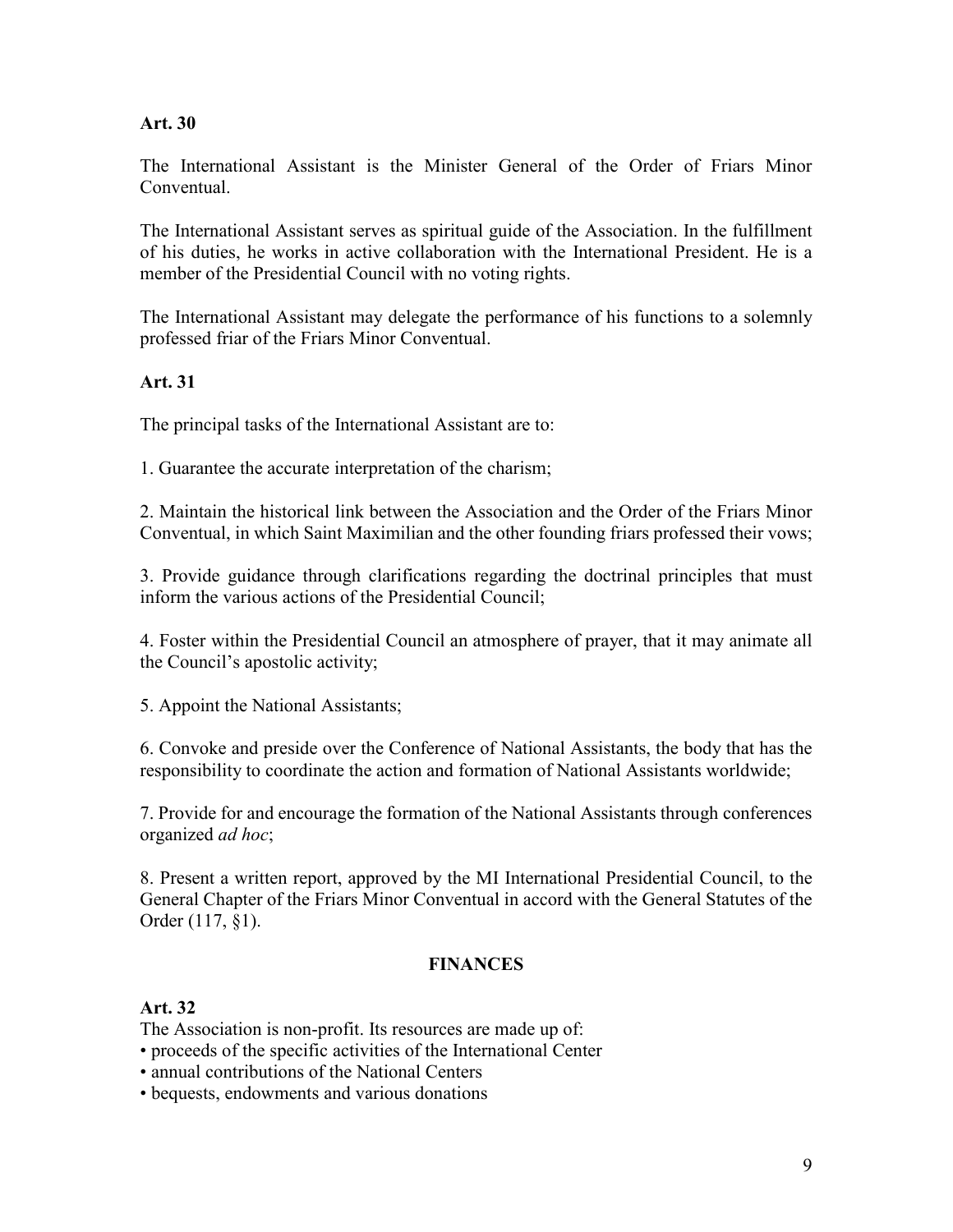• third-party benefits

• subsidies from public and private entities as possible.

Services rendered by members in the exercise of their duties in any office within the ambit of the Association, unless otherwise arranged by the National Councils, fall within the category of voluntary contributions and thus are treated as free in all respects, except for reimbursements for expenses upon presentation of supporting documentation to the Treasurer.

## **Art. 33**

The administration of goods falls to the International President, who may carry out or authorize all the acts and transactions permitted the Association. For decisions regarding acts of an extraordinary nature, which may result a diminution or augmentation of the patrimony, such as, for example, an alienation, purchase, renunciation or acquisition of an inheritance, etc., it is necessary to obtain the approval of the Presidential Council. The Presidential Council appoints the Treasurer, who is not part of the Council itself.

# **Art. 34**

It is the task of the Board of Auditors to examine the balance sheet and budget to be submitted annually for the approval of the Presidential Council and, at the end of each sixyear period, to the General Assembly.

# **Art. 35**

The dissolution of the Association is decided by the International Assembly with a vote of two-thirds of qualified participants in favor, and becomes effective after ratification by the Apostolic See. The residual patrimony, once the liquidation is complete, is donated to another similar non-profit Association.

# **NATIONAL, REGIONAL AND LOCAL CENTERS**

## **Art. 36**

1. The National Centers come under the authority of the International Center with respect to the faithful interpretation and realization of the aims of the Association, and are governed by their own National Directory, ratified by the International Presidential Council on the basis of the present Statutes.

2. It is the competence of the National President to present to the International Assistant, according to the norms of the National Directory, a list of three names proposed by the National Council for the appointment as the National Assistant.

3. With due regard for the unity of the Association, every National Center, with the prior consent of the International Presidential Council, is to work to obtain recognition as a juridical person according to the laws of the State.

## **Art. 37**

1. The recognition of the International Presidential Council is required for the opening of a National Center. This Council will evaluate on a case-by-case basis the opportunity to confer approval.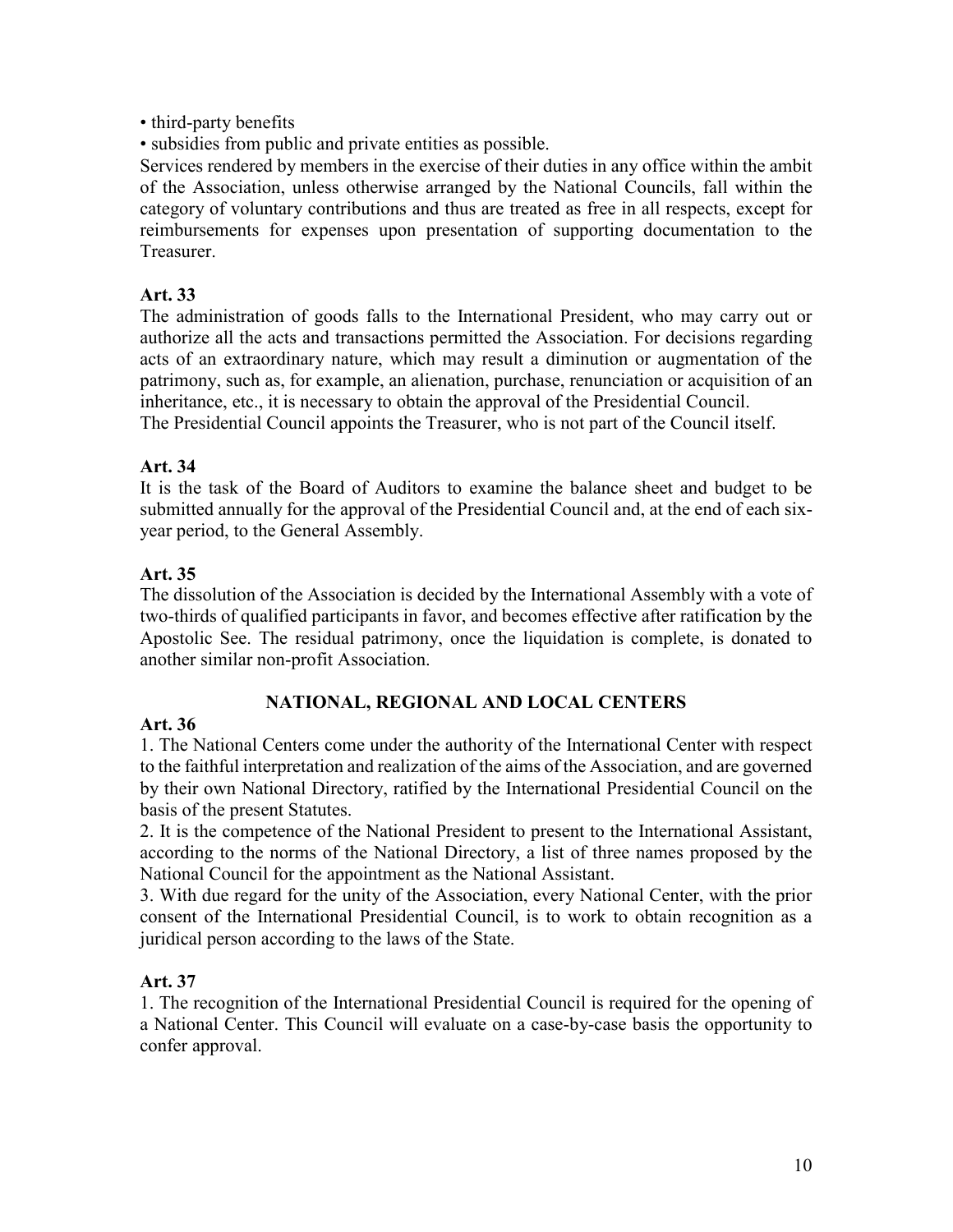2. The National President, elected by the General Assembly according to the norms of Canon Law and the National Directory, is to be confirmed by the International President or by his/her delegate who by right presides over the meeting.

3. The National Council shall coordinate and promote the Association throughout the nation, according to the norms of the National Directory.

4. The National President shall submit to the National Council for its approval initiatives of greater importance.

5. The National President is to submit annually a detailed apostolic and administrative report, approved by the respective National Council, to the International Presidential Council.

6. In nations where there exists a City of the Immaculata that is the National Center, the National Assistant is the Guardian or one of his delegates.

## **Art. 38**

The initial cell of the Association is the group. The Local Center is formed of one or more groups recognized by the Regional Center or by the International Center. The Regional Center is formed of one or more Local Centers recognized by the National Center or by the International Center. The National Center is formed of one or more Regional Centers, recognized by the International Center, and requires the approval of the Presidential Council. In nations where only one Local Center exists, it may be recognized as National Center by the International Center. The Local, Regional and National Centers are structured after the pattern of the International Center.

## **VALIDITY OF THE NORMS**

## **Art. 39**

Any changes in the present Statutes must be decided upon by the General Assembly and submitted for approval to the Apostolic See (cf. canon 314).

## **Art. 40**

With regard to what is not expressly foreseen in these Statutes, reference is to be made to the pertinent canonical dispositions in force.

#### \* \* \*

In conformity with the original text, filed in the Archives of the Dicastery. Vatican, March 25, 2015

Most Reverend Monsignor Miguel Delgado Galindo *Undersecretary*